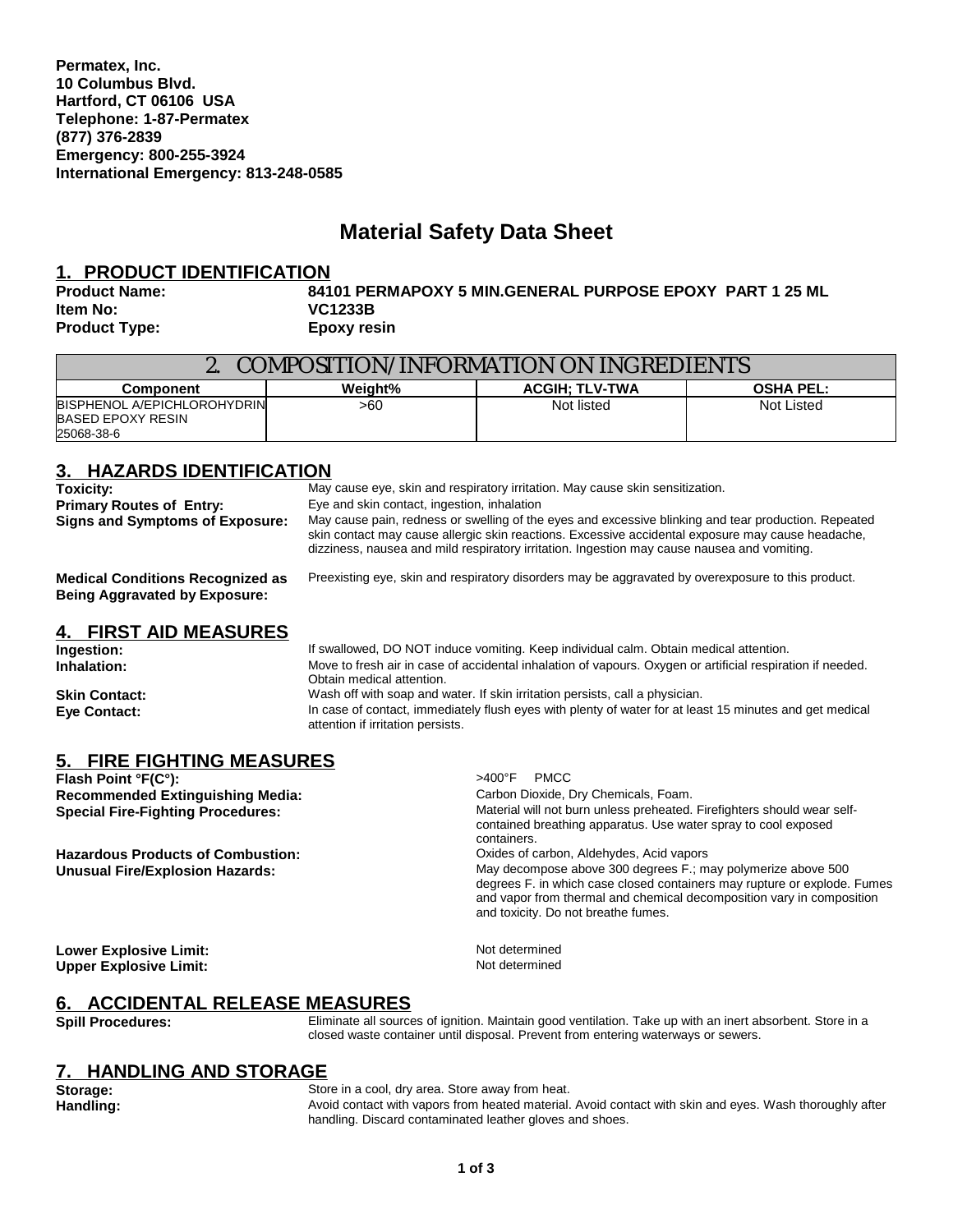# **8. EXPOSURE CONTROLS/PERSONAL PROTECTION**

| Eyes:                          | Safety glasses.                                                                                                                                                                                                                |
|--------------------------------|--------------------------------------------------------------------------------------------------------------------------------------------------------------------------------------------------------------------------------|
| Skin:                          | Neoprene or nitrile gloves recommended. Wash contaminated clothing before re-use.                                                                                                                                              |
| <b>Ventilation:</b>            | General; local exhaust ventilation as necessary to control any air contaminants to within their exposure<br>limits (or to the lowest feasible levels when limits have not been established) during the use of this<br>product. |
| <b>Respiratory Protection:</b> | Not required under normal use. An approved organic vapor respirator should be worn when exposures are<br>expected to exceed the applicable limits.                                                                             |

# **9. PHYSICAL AND CHEMICAL PROPERTIES**

| Appearance:                 | Clear viscous liquid      |
|-----------------------------|---------------------------|
| Odor:                       | Slight                    |
| <b>Boiling Point:</b>       | $>500^\circ$ F            |
| pH:                         | Neutral                   |
| <b>Solubility in Water:</b> | Negligible                |
| <b>Specific Gravity:</b>    | 1.17                      |
| VOC Content(Wt.%):          | 0                         |
| <b>Vapor Pressure:</b>      | 0.03 mmHg @ 171°F         |
| Vapor Density (Air=1):      | >1                        |
| <b>Evaporation Rate:</b>    | $<$ 1 (butyl acetate = 1) |

# **10. STABILITY AND REACTIVITY**

**Chemical Stability:** STABLE STABLE<br> **Hazardous Polymerization:** STABLE WILL NOT OCCUR **Hazardous Polymerization:**<br>Incompatabilities:

**Conditions to Avoid:**<br> **Hazardous Products of Combustion:** 
Hazardous Products of Combustion: 
Hazardous Products of Combustion: **Hazardous Products of Combustion:** 

# **11. TOXICOLOGICAL INFORMATION**

Oral LD50 (rat) =  $11.4$  g/kg Dermal LD50 (rabbit) = >20 ml/kg Inhalation LC50 (rat) = no deaths  $(4h)$ IARC Group 3; Not classifiable as a carcinogen

# **12. ECOLOGICAL INFORMATION**

No data available

#### **13. DISPOSAL CONSIDERATIONS**

**Recommended Method of Disposal:** Disposal should be made in accordance with federal, state and local regulations<br>**US EPA Waste Number:** NH - Not a RCRA Hazardous Waste Material NH - Not a RCRA Hazardous Waste Material

# **14. TRANSPORTATION INFORMATION**

|             | DOT (49CFR 172)                  |               |
|-------------|----------------------------------|---------------|
|             | <b>Domestic Ground Transport</b> |               |
|             | <b>DOT Shipping Name:</b>        | Unrestricted  |
|             | <b>Hazard Class:</b>             | None          |
|             | <b>UN/ID Number:</b>             | None          |
| IATA        |                                  |               |
|             | <b>Proper Shipping Name:</b>     | Not regulated |
|             | <b>Class or Division:</b>        | None          |
|             | <b>UN/ID Number:</b>             | None          |
| <b>IMDG</b> |                                  |               |
|             | <b>Proper Shipping:</b>          | Unrestricted  |
|             | <b>Hazard Class:</b>             | None          |
|             | <b>UN Number:</b>                | None          |
|             | <b>Marine Pollutant:</b>         | None          |

Strong Lewis or mineral acids, strong oxidizing agents, strong mineral and organic bases (especially primary and secondary aliphatic amines)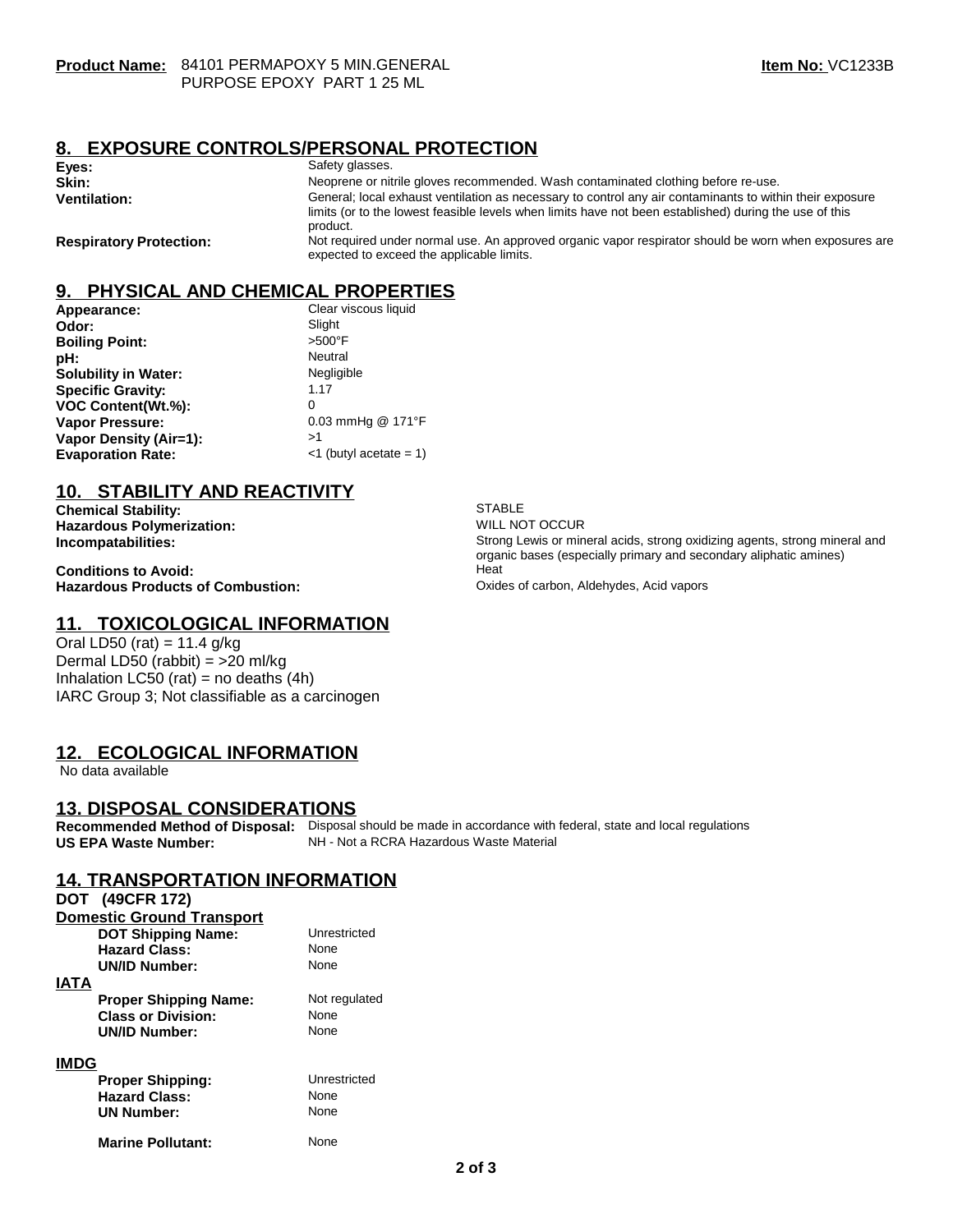# **15. REGULATORY INFORMATION**

**SARA 313 Chemicals: The following component(s) is listed as a SARA Section 313 Toxic Chemical.**

NONE

#### **CALIFORNIA PROP 65:**

WARNING: This product contains chemicals known to the State of California to cause cancer and birth defects or other reproductive harm.

#### **TSCA Inventory Status:**

**Listed on Inventory: YES** All components of this product are listed (or exempt) on the EPA TSCA inventory.

# *16. OTHER INFORMATION*

**Estimated NFPA Rating:** HEALTH 2, FLAMMABILITY 1, REACTIVITY 0.<br>**Estimated HMIS Classification:** HEALTH 2, FLAMMABILITY 1, PHYSICAL HAZA **HEALTH 2, FLAMMABILITY 1, PHYSICAL HAZARD 0** NFPA is a registered trademark of the National Fire Protection Assn. HMIS is a registered trademark of the National Paint and Coatings Assn.

| <b>Prepared By:</b> | Denise Boyd, Manager-Environmental, Health & Safety     | <b>Revision Date: July/25/2008</b> |
|---------------------|---------------------------------------------------------|------------------------------------|
| Company:            | Permatex. Inc. 10 Columbus Blvd. Hartford, CT USA 06106 | Revision                           |
|                     |                                                         | Number:                            |

**Telephone No.:** 1-87-Permatex (877) 376-2839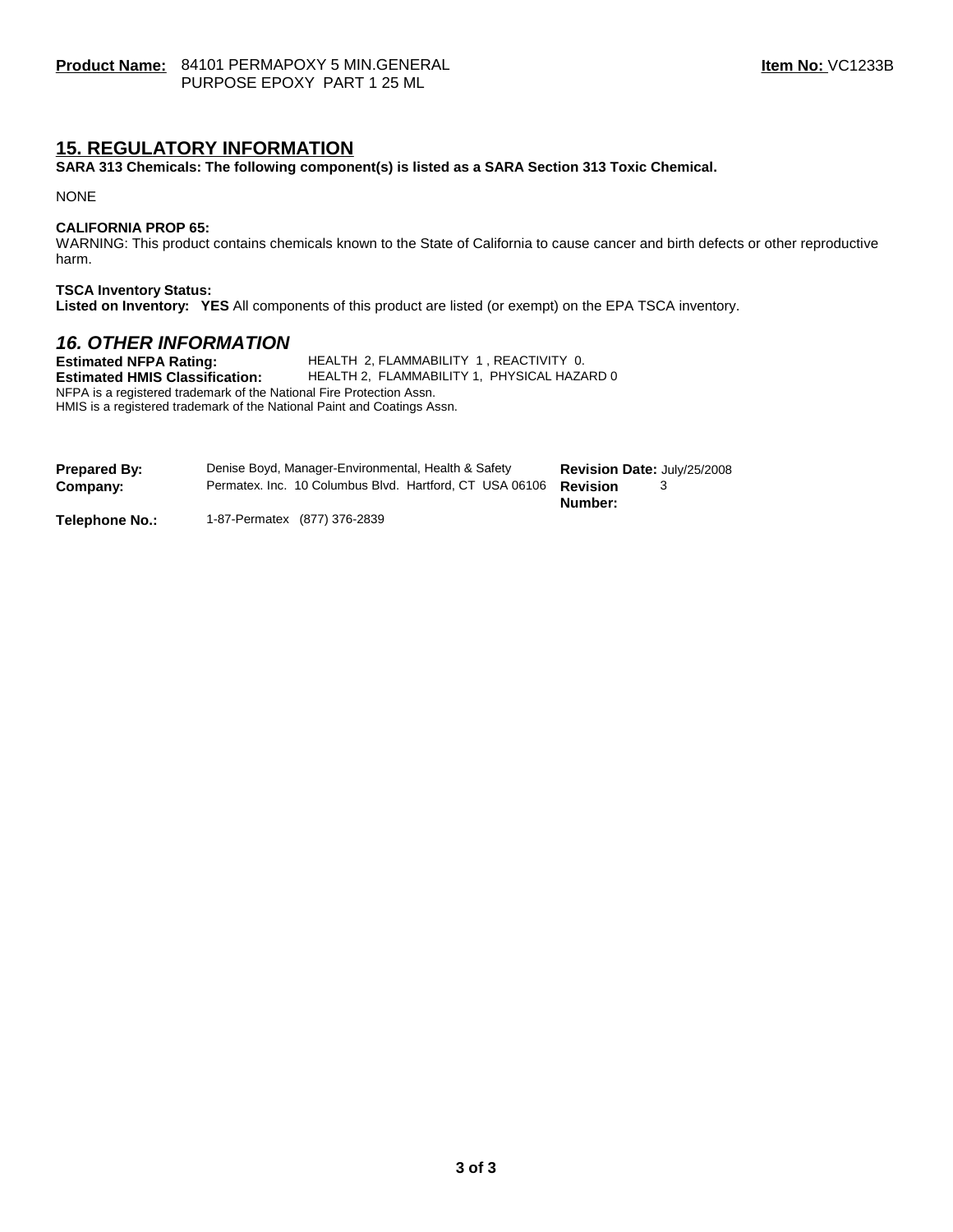# **Material Safety Data Sheet**

### **1. PRODUCT IDENTIFICATION**

#### **Product Name: 84101 PERMAPOXY 5 MIN.GENERAL PURPOSE EPOXY PART 2 25 ML Item No: VC1521B Product Type: Epoxy hardener**

| <b>COMPOSITION/INFORMATION ON INGREDIENTS</b>                     |                       |                   |                  |
|-------------------------------------------------------------------|-----------------------|-------------------|------------------|
| Ingredient                                                        | <b>Weight Percent</b> | <b>ACGIH TLV:</b> | <b>OSHA PEL:</b> |
| MERCAPTAN AMINE BLEND<br><b>MIXTURE</b>                           | >60                   | Not Listed        | Not Listed       |
| $2,4,6-$<br>TRIS(DIMETHYLAMINOMETHYL)P<br><b>HENOL</b><br>90-72-2 | $<$ 20                | Not Listed        | Not Listed       |

# *3. HAZARDS IDENTIFICATION*

| <b>Toxicity:</b>                                                                | Causes severe eye irritation. May cause severe skin irritation. May cause nose, throat and respiratory<br>irritation. Ingestion may irritate digestive tract and cause nausea, vomiting and diarrhea. May cause<br>skin sensitization.                                                                                                                                                                                          |
|---------------------------------------------------------------------------------|---------------------------------------------------------------------------------------------------------------------------------------------------------------------------------------------------------------------------------------------------------------------------------------------------------------------------------------------------------------------------------------------------------------------------------|
| <b>Primary Routes of Entry:</b>                                                 | Eye and skin contact, inhalation                                                                                                                                                                                                                                                                                                                                                                                                |
| <b>Signs and Symptoms of Exposure:</b>                                          | May be injurious to eyes, skin, muscous membranes and lungs. May cause pain, redness or swelling<br>of the eyes and excessive blinking and tear production. Repeated skin contact may cause allergic skin<br>reactions. Swallowing: This material can enter the lungs during swallowing or vomiting and cause lung<br>inflammation and/or damage. Aspiration into the lungs can cause chemical pneumonia which can be<br>fatal. |
| <b>Medical Conditions Recognized as</b><br><b>Being Aggravated by Exposure:</b> | Preexisting eye, skin and respiratory disorders may be aggravated by overexposure to this product.                                                                                                                                                                                                                                                                                                                              |
| 4. FIRST AID MEASURES                                                           |                                                                                                                                                                                                                                                                                                                                                                                                                                 |
| Ingestion:                                                                      | If swallowed, DO NOT induce vomiting. Keep individual calm. Obtain medical attention.                                                                                                                                                                                                                                                                                                                                           |
| Inhalation:                                                                     | Move to fresh air in case of accidental inhalation of vapors. Oxygen or artificial respiration if needed.                                                                                                                                                                                                                                                                                                                       |

Obtain medical attention.

attention if irritation persists.

skin irritation persists, call a physician.

**Skin Contact:** Wash off immediately with soap and plenty of water removing all contaminated clothes and shoes. If

**Eye Contact:** In case of contact, immediately flush eyes with plenty of water for at least 15 minutes and get medical

# **5. FIRE FIGHTING MEASURES**

| Flash Point (°F/C):                      | >200°F Method: PMCC                                                                                         |
|------------------------------------------|-------------------------------------------------------------------------------------------------------------|
| <b>Recommended Extinguishing Media:</b>  | Water fog, carbon dioxide, foam, dry chemical.                                                              |
| <b>Special Fire-Fighting Procedures:</b> | Firefighters should wear self-contained breathing apparatus. Use water<br>spray to cool exposed containers. |
| <b>Hazardous Products of Combustion:</b> | Oxides of carbon, Oxides of nitrogen, Amines, Ammonia                                                       |
| Unusual Fire/Explosion Hazards:          | Personnel in vicinity and downwind should be evacuated                                                      |
|                                          |                                                                                                             |

**Lower Explosive Limit:**  $\begin{array}{ccc}\n\bullet & \bullet & \bullet & \bullet \\
\bullet & \bullet & \bullet & \bullet & \bullet \\
\bullet & \bullet & \bullet & \bullet & \bullet \\
\bullet & \bullet & \bullet & \bullet & \bullet \\
\bullet & \bullet & \bullet & \bullet & \bullet \\
\bullet & \bullet & \bullet & \bullet & \bullet \\
\bullet & \bullet & \bullet & \bullet & \bullet \\
\bullet & \bullet & \bullet & \bullet & \bullet \\
\bullet & \bullet & \bullet & \bullet & \bullet \\
\bullet & \bullet & \bullet & \bullet & \bullet\n\end{array}$ **Upper Explosive Limit:** 

# **6. ACCIDENTAL RELEASE MEASURES**<br>Spill Procedures: Eliminate all sources

**Spill Procedures:** Eliminate all sources of ignition. Maintain good ventilation. Take up with an inert absorbent. Store in a closed waste container until disposal. Prevent from entering waterways or sewers.

#### **7. HANDLING AND STORAGE**

**Storage:** Store in a cool, dry area. Store away from heat.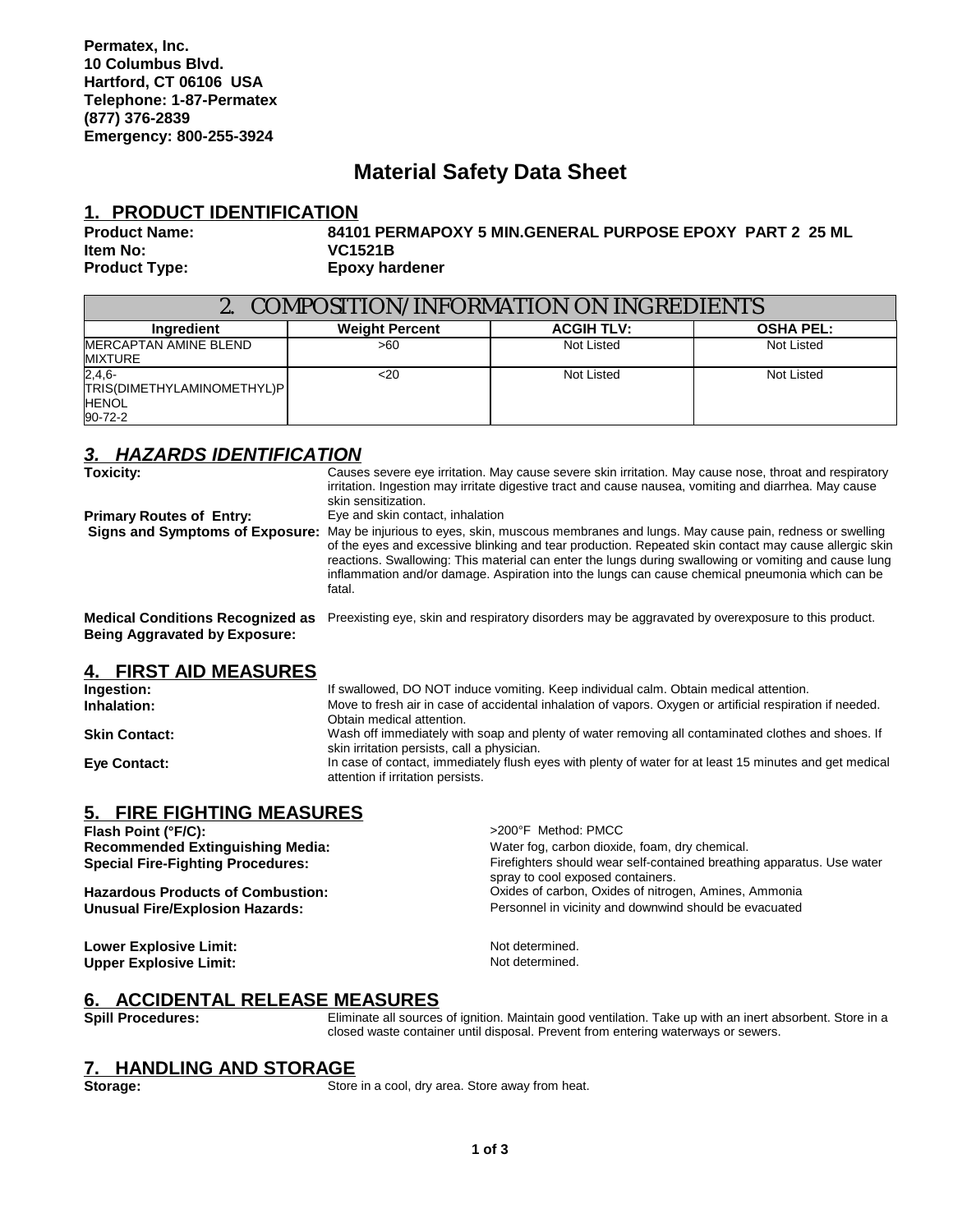| Handling:                      | Avoid contact with vapors from heated material. Avoid contact with skin and eyes. Wash thoroughly<br>after handling. Discard contaminated leather gloves and shoes.                                                            |
|--------------------------------|--------------------------------------------------------------------------------------------------------------------------------------------------------------------------------------------------------------------------------|
|                                | 8. EXPOSURE CONTROLS/PERSONAL PROTECTION                                                                                                                                                                                       |
| Eyes:                          | Safety glasses with side shields or chemical goggles.                                                                                                                                                                          |
| Skin:                          | Rubber or plastic gloves Wash contaminated clothing before re-use                                                                                                                                                              |
| <b>Ventilation:</b>            | General; local exhaust ventilation as necessary to control any air contaminants to within their exposure<br>limits (or to the lowest feasible levels when limits have not been established) during the use of this<br>product. |
| <b>Respiratory Protection:</b> | An approved respirator (i.e. NIOSH, etc.) should be worn when exposures are expected to exceed the<br>applicable limits.                                                                                                       |

### **9. PHYSICAL AND CHEMICAL PROPERTIES**

| Appearance:                 | Colorless to light yellow liquid     |
|-----------------------------|--------------------------------------|
| Odor:                       | Mercaptan                            |
| <b>Boiling Point:</b>       | Not determined                       |
| pH:                         | 9.5 (5% solution or slurry in water) |
| <b>Solubility in Water:</b> | Negligible                           |
| <b>Specific Gravity:</b>    | 1.13                                 |
| VOC Content(Wt.%):          | 0                                    |
| Vapor Pressure:             | $<$ 1 mmHg @ 70°F                    |
| Vapor Density (Air=1):      | Not determined                       |
| <b>Evaporation Rate:</b>    | Not determined                       |

# **10. STABILITY AND REACTIVITY**

**Chemical Stability:** STABLE<br> **Character Stability:** Stability: Stability: Stability: Stability: Stability: Stability: Stability: Stability: Stability: Stability: Stability: Stability: Stability: Stability: Stability: Stab **Hazardous Polymerization:**<br>Incompatabilities: **Conditions to Avoid:<br>Hazardous Products of Combustion:** 

**Strong oxidizers Amines**<br>Heat. Oxides of carbon. Oxides of nitrogen. Amines. Ammonia.

### **11. TOXICOLOGICAL INFORMATION**

Eye irritation: Severe - Draize = 4.8

# **12. ECOLOGICAL INFORMATION**

No data available

#### **13. DISPOSAL CONSIDERATIONS**

**Recommended Method of Disposal:** Disposal should be made in accordance with federal, state and local regulations.<br>**US EPA Waste Number:** NH - Not a RCRA Hazardous Waste Material **NH - Not a RCRA Hazardous Waste Material** 

# **14. TRANSPORTATION INFORMATION**

**DOT (49CFR 172)** 

#### **Domestic Ground Transport**

| <b>DOT Shipping Name:</b> | Unrestricted |
|---------------------------|--------------|
| <b>Hazard Class:</b>      | None         |
| <b>UN/ID Number:</b>      | None         |
| <b>Marine Pollutant:</b>  | None         |

 **IATA** 

| <b>Proper Shipping Name:</b> | Unrestricted |
|------------------------------|--------------|
| <b>Class or Division:</b>    | None         |
| <b>UN/NA Number:</b>         | None         |

**Unrestricted**<br>None

#### **IMDG**

| <b>Proper Shipping:</b> | Unres |
|-------------------------|-------|
| <b>Hazard Class:</b>    | None  |
| <b>UN Number:</b>       | None  |